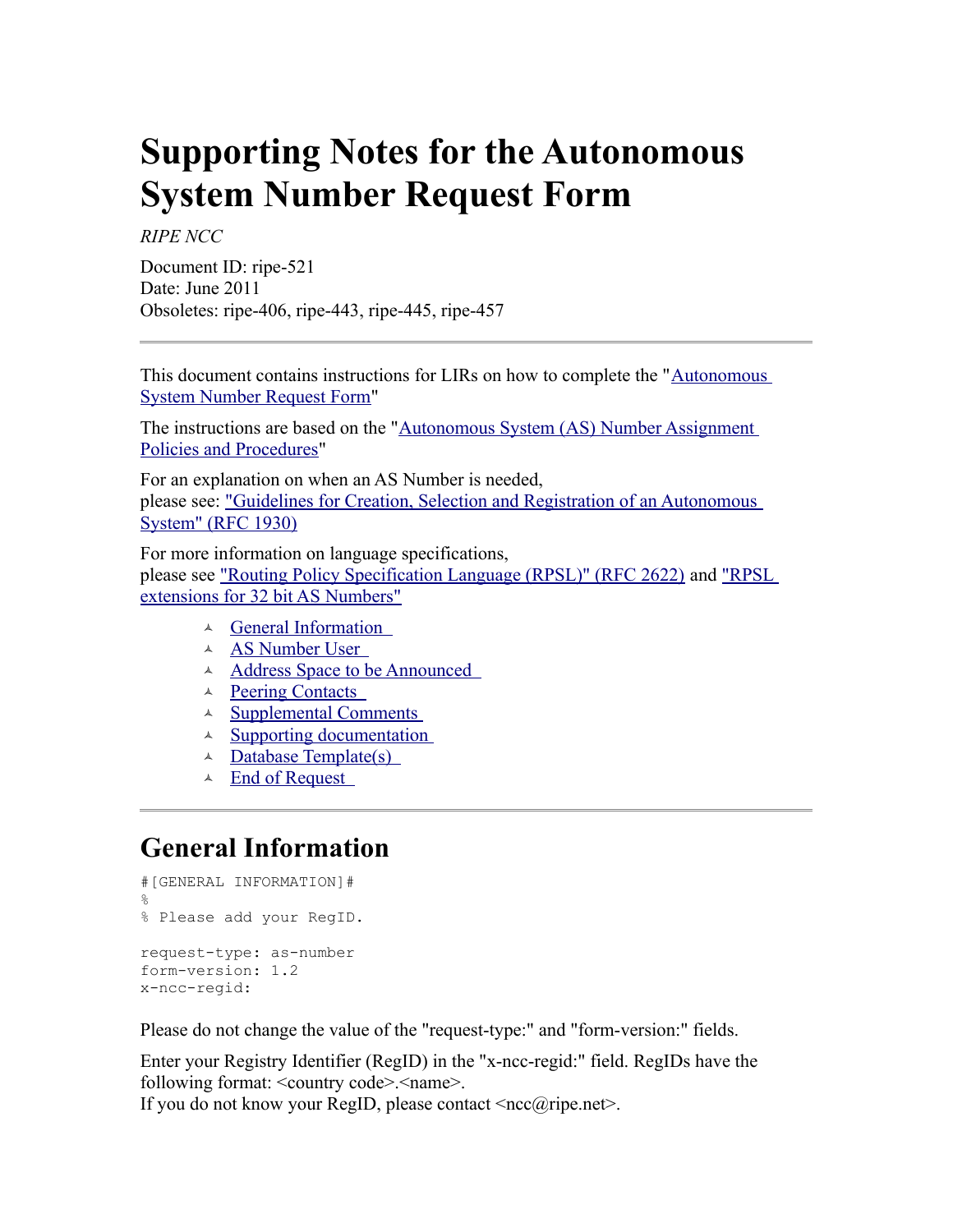#### <span id="page-1-1"></span>**AS Number User**

```
#[AS NUMBER USER]#
\circ% Who will use the requested AS Number?
legal-organisation-name: North SantaBank
website-if-available: http://www.nsb.nn 
% Is this request being sent by a sponsoring LIR on behalf of an 
% End User? (Yes/No)
end-user-of-sponsoring-lir: Yes
% If yes, please confirm that the "End User Assignment Agreement" 
% contains all of the elements listed in paragraph 2.0 of 
% "Contractual Requirements for Provider Independent Resource Holders 
% in the RIPE NCC Service Region". (Yes/No)
```
confirmation:

Enter the legal name of the organisation that will use this AS Number in the "legalorganisation-name:" field. If this organisation has a website, enter the URL in the "website-if-available:" field. Otherwise, enter "**none**" in this field. If you are an LIR sending this request on behalf of an End User, you should answer "**Yes**" in the "end-userof-sponsoring-lir" field. If you answered "**Yes**" you should also confirm that all of the elements of paragraph 2.0 of ["Contractual Requirements for Provider Independent](http://www.ripe.net/ripe/docs/contract-req) [Resource Holders in the RIPE NCC Service Region"](http://www.ripe.net/ripe/docs/contract-req) are listed in the 'End User Assignment Agreement' that is signed by the End User and the sponsoring LIR. PI assignments can only be made to End Users if there is a signed 'End User Assignment Agreement' between the sponsoring LIR and the End User. You can find an example agreement at [http://www.ripe.net/membership/lir-end-user-agreement](https://www.ripe.net/membership/lir-end-user-agreement) You can send us an agreement in your local language or use the English version. If this request is sent by a Direct Assignment User, you answer "**No**" to the above two questions. Direct Assignment Users have already signed an 'End User Assignment Agreement' with the RIPE NCC. If the request is for an LIR, you should also answer with "**No**".

#### <span id="page-1-0"></span>**Address Space to be Announced**

```
#[ADDRESS SPACE TO BE ANNOUNCED]#
%
% Which address prefix will originate from the new AS Number? 
prefix: 192.0.2.0/24
% If the address assignment is waiting for approval, please
% include the ticket number of the request below.
pending-ticket-ID:
```
You must include either an address prefix or a pending RIPE NCC ticket number (for example, NCC#xxxxxxxx).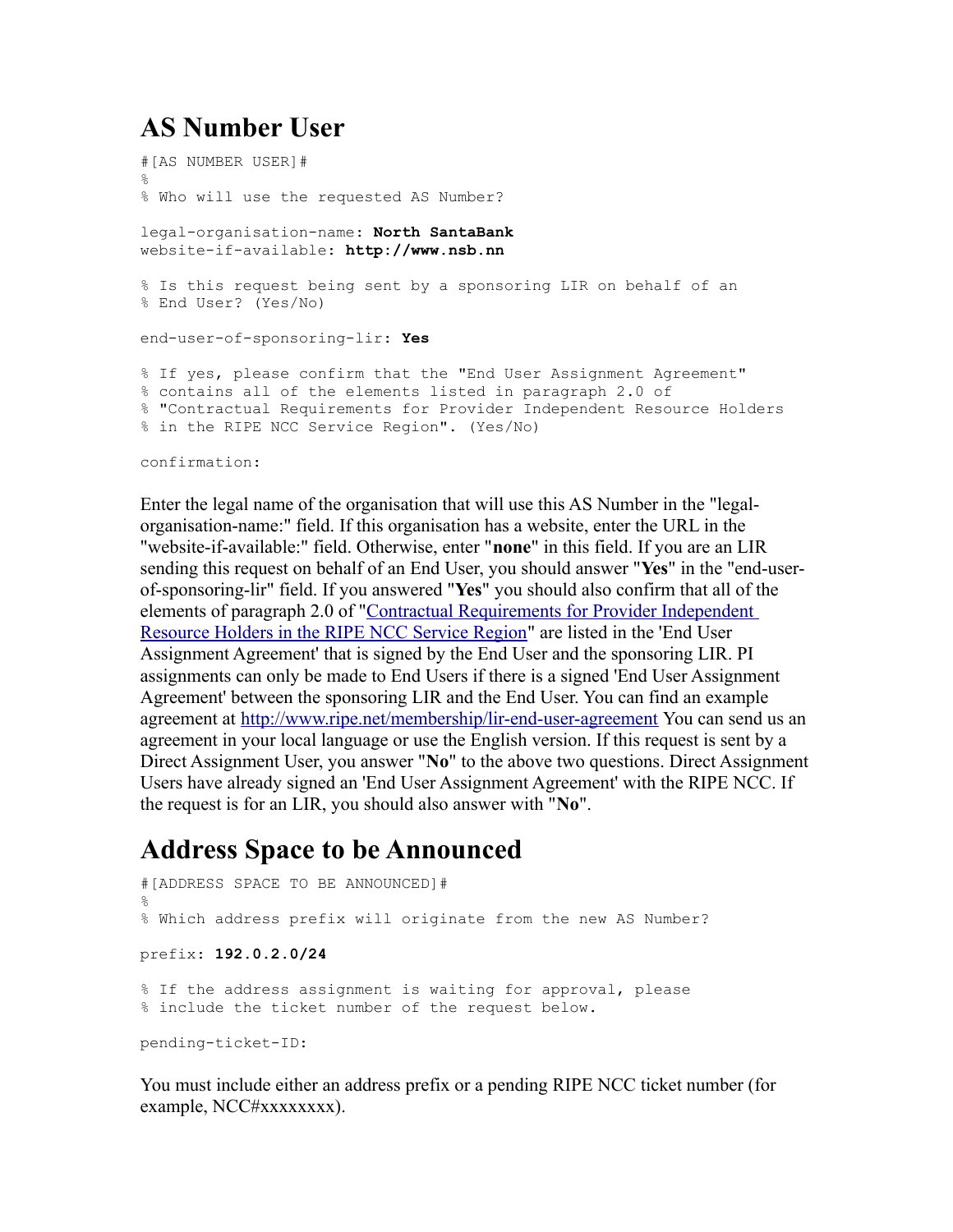Please specify address prefixes using slash notation (for example,  $x.x.x.x/xx$ ). The address space must be a valid assignment to the organisation that will use the AS number.

#### <span id="page-2-2"></span>**Peering Contacts**

```
#[PEERING CONTACTS]#
\approx% What are the e-mail addresses of the peering
% partners for the requested AS Number.
peering: noddy@grottoinvestments.nn
peering: mary@northernbanking.nn
```
You must list the email addresses of at least two peering partners in the "peering:" fields. You can repeat the "peering:" field as many times as needed.

#### <span id="page-2-1"></span>**Supplemental Comments**

```
#[SUPPLEMENTAL COMMENTS]#
%
% Please add more information if you think it will help us understand 
% this request.
Our peering agreements are provisional and will be confirmed
when the new AS Number is assigned.
% If you require a 16-bit AS Number instead of a 32-bit AS Number,
```

```
% please indicate this below and tell us why. For more information,
% see http://www.ripe.net/news/asn-32-guide.html
```

```
AS Number Type: 16-bit
```
Why 16-bit: **Our routers are not 32-bit enabled.**

As of 1 January 2009, all AS Numbers assigned by the RIPE NCC will be 32-bit by default. If you require a 16-bit AS Number change the default entry "32-bit" to "16-bit" and explain why you require a 16-bit AS Number. If you require further clarification, please see:<http://www.ripe.net/news/asn-32-guide>

#### <span id="page-2-0"></span>**Supporting documentation**

```
#[SUPPORTING DOCUMENTATION]#
\circ% If this request is being sent by a sponsoring LIR on behalf of 
% an End User, please attach a copy of the signed 
% "End User Assignment Agreement" and the company registration papers 
% of the End User.
% You can also attach a network diagram or other supporting
documentation.
%
% Have you attached any files/documents to this request? (Yes/No)
file-attached:
```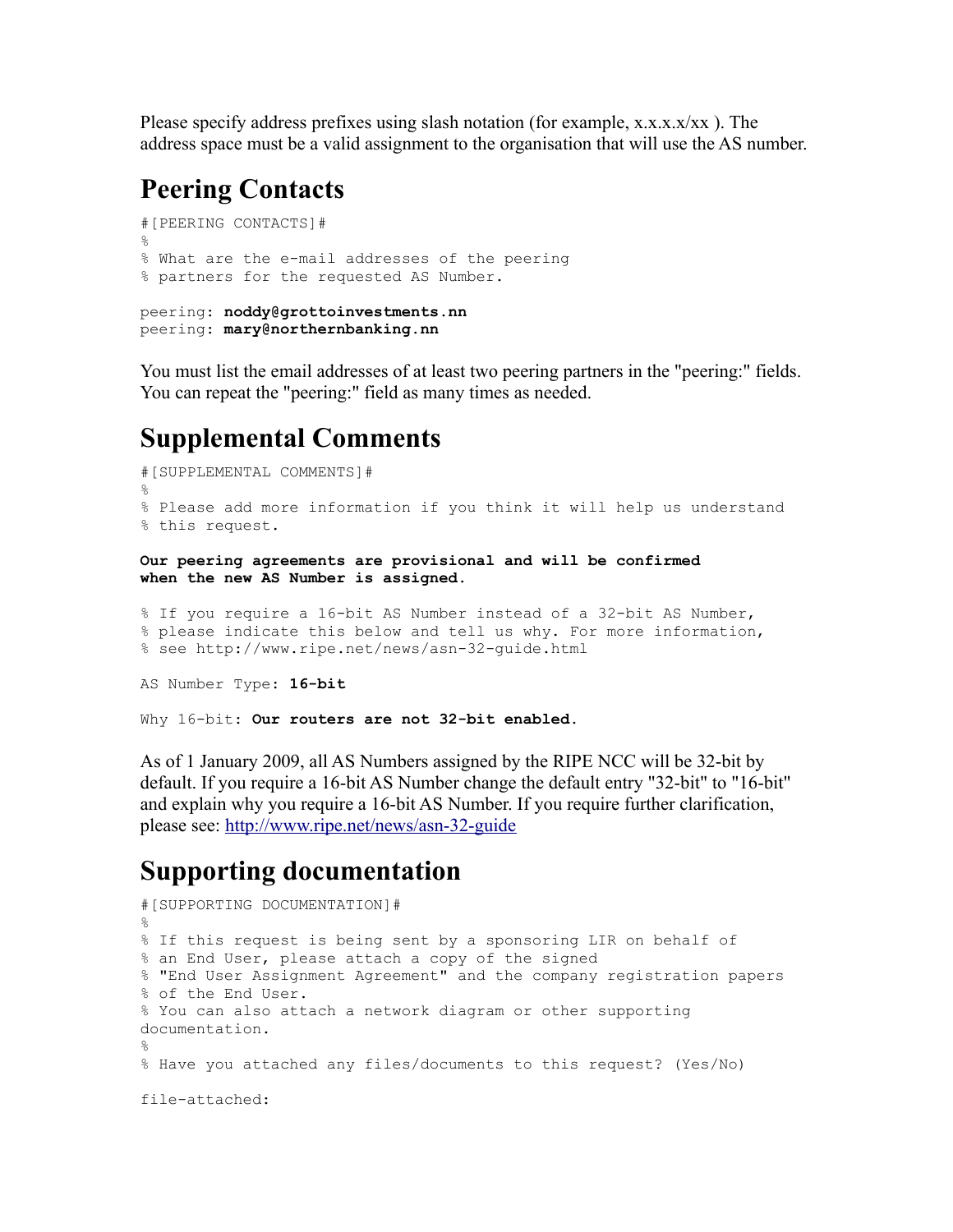### <span id="page-3-0"></span>**Database Template(s)**

```
#[DATABASE TEMPLATE(S)]#
\approx% Please complete all of the fields below.
aut-num: ASNEW
as-name: NSB-AS
descr: North SantaBank's AS Number
org: ORG-NS31-RIPE
import: from AS64532 accept ANY
export: to AS64532 announce ASNEW
import: from AS64518 accept ANY
export: to AS64518 announce ASNEW
admin-c: ACM2-RIPE
tech-c: HOHO1-RIPE
mnt-by: RIPE-NCC-END-MNT
mnt-by: SANTA-MNT 
mnt-routes: SANTA-MNT
changed: hostmaster@ripe.net
source: RIPE
```
The "aut-num:" field must be ASNEW as we (RIPE NCC) will choose the AS number.

The "as-name:" should be a short name associated with the Autonomous System. We recommend that the name reflects the name of the organisation that will use the AS Number.

Enter a short description of the Autonomous System in the "descr:" field.

Enter the org-ID of the AS Number user's organisation object in the "org:" field.

The "import:" and "export:" fields should contain the complete routing policy. Both fields may be repeated as many times as needed.

Basic syntax entries are as follows:

```
import: from <peer1> accept <filter>
export: to <peer1> announce <filter>
import: from <peer2> accept <filter>
export: to <peer2> announce <filter>
```
For further details of language specifications, please refer to [RFC 2622](ftp://ftp.ripe.net/rfc/rfc2622.txt) and [RPSL](http://tools.ietf.org/html/draft-uijterwaal-rpsl-4byteas-ext-03) [extensions for 32 bit AS Numbers.](http://tools.ietf.org/html/draft-uijterwaal-rpsl-4byteas-ext-03)

The nic-handle of the role or person object in the "admin-c:" field should reflect someone who is administratively responsible for the network.

The nic-handle of the role or person object in the "tech-c:" field should reflect someone who has technical knowledge of the network.

The "mnt-by" field shows which maintainer authenticates object updates. The "mntroutes:" field shows which maintainer authenticates the creation of route objects.

You can put the LIR's or AS Number User's maintainers in the "mnt-by:" and "mntroutes:" fields.